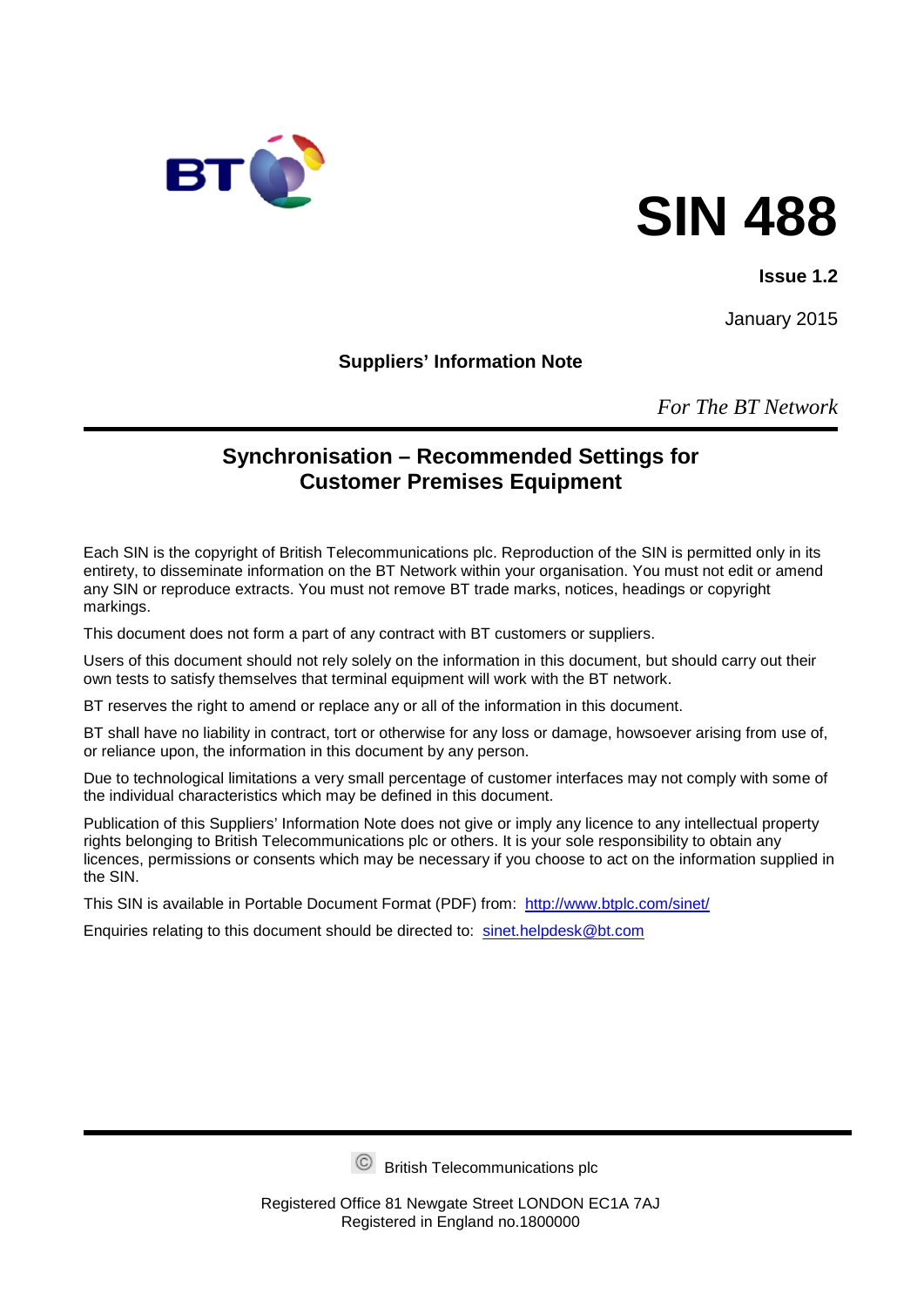# **CONTENTS**

| 2. RECOMMENDED CPE SYNCHRONISATION CONFIGURATIONS | 3               |  |
|---------------------------------------------------|-----------------|--|
| 2.1                                               | 3               |  |
|                                                   | 5               |  |
| 2.3                                               | 6               |  |
| 2.4                                               | 6               |  |
| 2.5                                               | $6\phantom{1}6$ |  |
|                                                   | 6               |  |
|                                                   | $\overline{7}$  |  |
|                                                   | $\overline{7}$  |  |
| 2.9                                               | $\overline{7}$  |  |
|                                                   | 8               |  |
|                                                   | 8               |  |
|                                                   | 8               |  |
|                                                   | 8               |  |
|                                                   | 8               |  |
|                                                   | 9               |  |
|                                                   |                 |  |
|                                                   | 9               |  |
|                                                   | 9               |  |
|                                                   | 10              |  |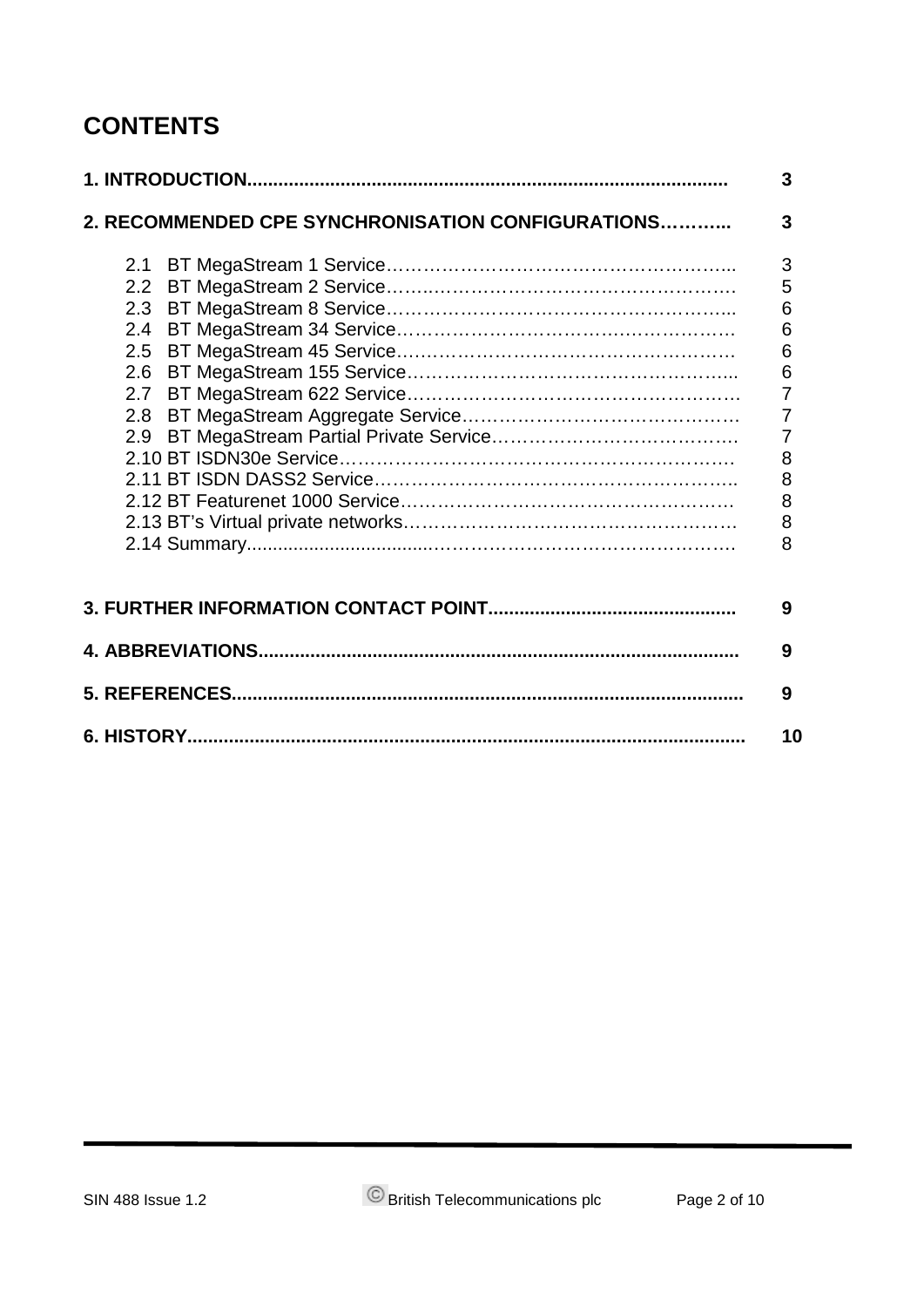### **1. Introduction**

This Suppliers' Information Note (SIN) describes the recommended synchronisation configurations for Customers Premises Equipment (CPE) when utilising the BT fixed network, i.e. via the metallic or optical local loop. These recommendations apply specifically within the UK, but the same synchronisation principles apply worldwide. This document provides information for customers, terminal equipment manufacturers, suppliers and developers. This document covers in life and obsolete services.

The consequence of inappropriate synchronisation settings of customer equipment may result in errored data, poor quality of voice, through to network failures. Hence it is important that customers, their supplier and/or installer understand the synchronisation requirements and configure their equipment correctly. In particular, past experience has shown that there has been confusion over sub interface synchronisation settings, particularly with regard to SDH delivered services.

The following are the present fundamental delivery systems in place within BT:

#### **SDH – Synchronous Digital Hierarchy**

For STM-1 circuits (VC4 circuit) and STM-n aggregate Interface (where n can be 1, 4, or 16), the synchronisation of the SDH element, i.e. the BT component of any connection, is derived according to ITU-T-G781 for network quality clocks. Customer's SDH interface terminal equipment should never be configured to deviate from the derived settings, as this could result in pointer justification events within the circuit's routing. The important point to remember is that SDH technology carries PDH elements and it is these elements that this document is interested in. The synchronised SDH platform does not synchronise the PDH elements of that platform therefore they are plesiochronous, see PDH below.

#### **PDH – Plesiochronous Digital Hierarchy**

For PDH circuits, because these are plesiochronous services, there is no default synchronisation within the BT network; the connections are effectively free running. Therefore the services that are routed over these connections all have to be synchronised. If a synchronous service is purchased from BT, such as KiloStream, ISDN30, ATM, FrameStream, MPLS then these services provide the synchronisation. If a service such as G703 [1] MegaStream is utilised the terminal equipment is responsible for synchronisation.

Irrespective of the service delivery both SDH and PDH services consist of plesiochronous elements.

Section 2 lists examples of BT products and services where synchronisation of CPE will need to be considered together with the recommended synchronisation settings. Please note that this list is not exhaustive, however the principles are common to any service delivered via BT delivery systems, whether BT supplied or not.

#### **2. Recommended Synchronisation Configurations**

The following recommendations are for the configuration of synchronisation for Customer Premises Equipment (CPE) when utilising the various BT delivered communications services. Synchronisation must be considered during equipment and network design and problem solving. These recommendations are particularly for BT's UK services, but the same principles apply worldwide.

#### **2.1 MegaStream 1 (ref SIN 223)**

BT provides a 1Mbit/s (1,024kbit/s) MegaStream service - either as a structured G704 framed (1.024Kbps) service with customers data in timeslots 1 to 16 and presented on a G703 75/120 ohm interface or; as serial unstructured data from 320 Kbps to 1.024 Kbps, (in multiples of 64Kbps) this is presented on an X21 interface.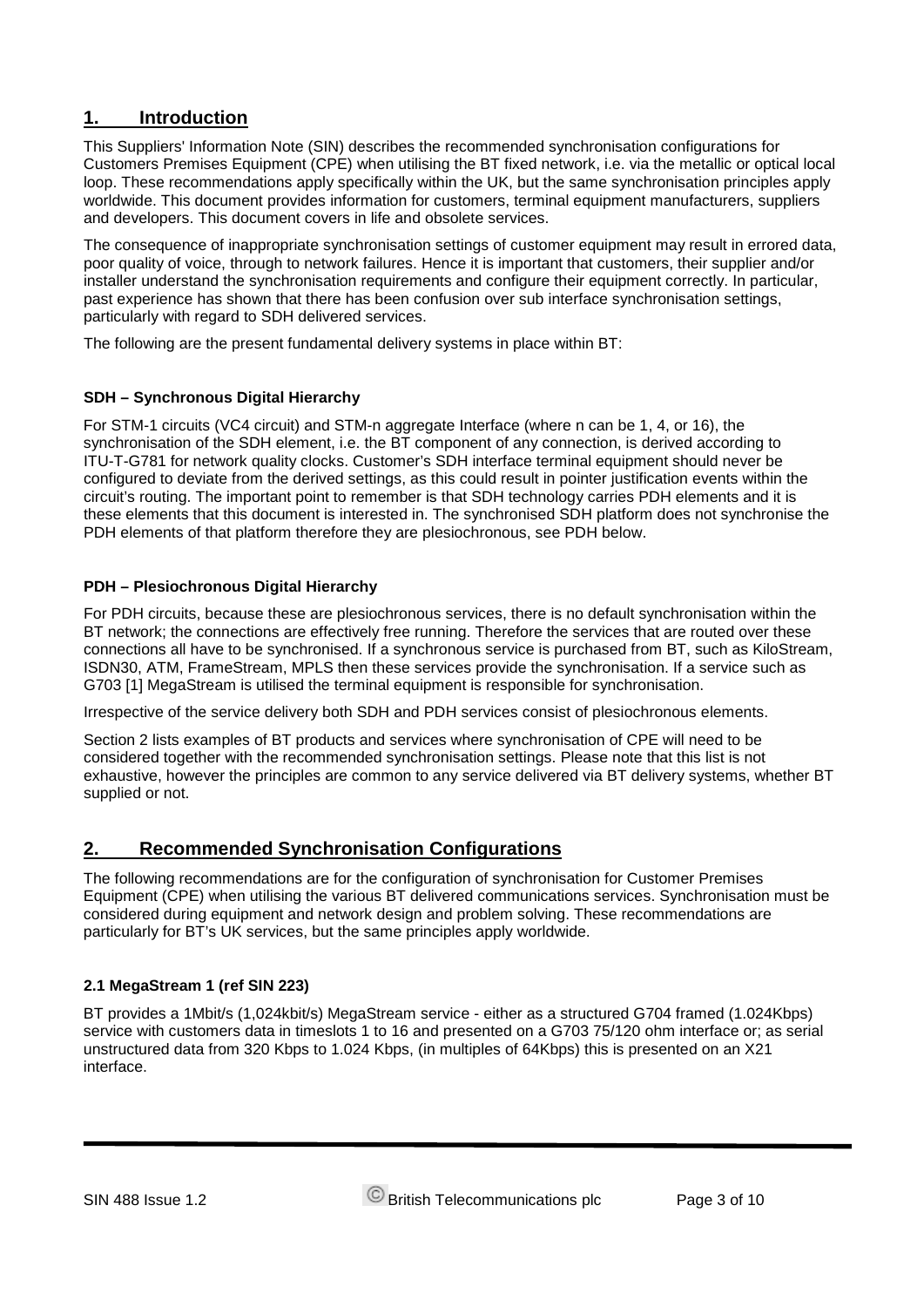If the MegaStream 1 service is terminated as G703 [1] at both BT points of presentation, it is the customer's responsibility to provide a suitable synchronisation signal to stabilise the overall circuit.



Where BT terminates the service as X21 at both BT points of presentation on that individual service, then a clock synchronisation will be applied by the BT network in accordance with G823 [5] ITU specifications.



NB. Although individual X21 MegaStream with X21 at both ends has timing (synchronisation) provided, normally by the A-end NTE, networks with multiple X21 MegaStream circuits will NOT be in synchronisation with each other, only the individual connections will be synchronised. X21 MegaStream circuits are normally used as point to point connections only.

Customers will utilise interface converters if the MegaStream 1 service is provided G703 [1] at one end to provide CPE with an X21 interface. The converters can be configured for various timing modes; however the recommendation is that the interface converter should be set to slave timing mode, meaning that it will take its synchronisation from the G703 end of the connection where the customer's CPE would provide the synchronisation, e.g. set to master.



In situations for Partial Private Circuits (PPCs), whereby one end is an X21 interface, (normally provided at the B end of the circuit) and the other end is a point of handover, e.g. a G703 or a STMn aggregate delivery, then the B end NTE will be set as the "X21 slave". The A end will be the G703 or Aggregate Interface. Timing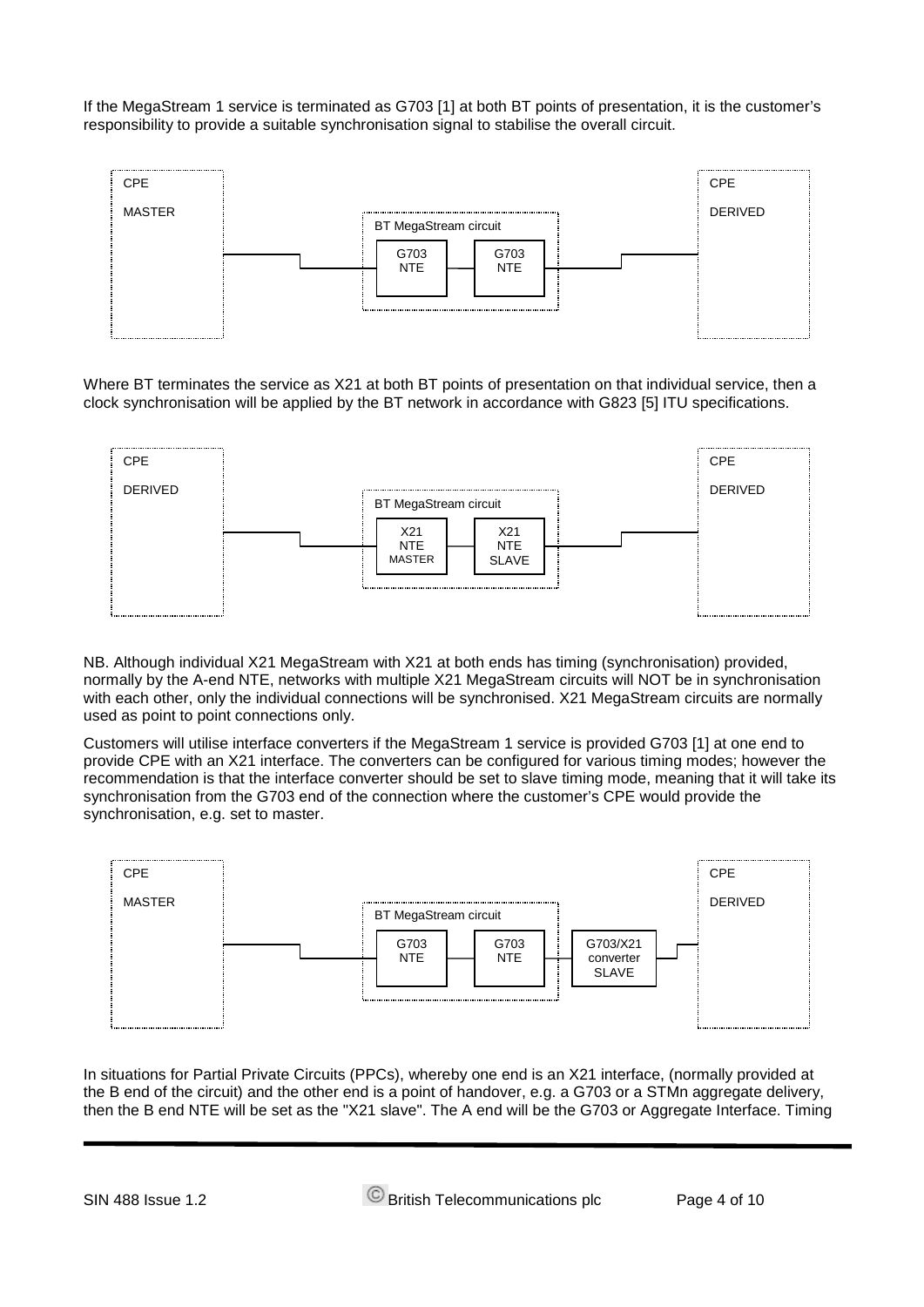will therefore be provided by the A end CPE on each sub interface. Customers are to be aware that it is their responsibility to provide the X21 timing. This differs from the standard MegaStream circuit with X21 at both ends where the A end will have its NTE set as "X21 Master". It must be noted that X21, by its very nature, is a synchronised connection, it can not be synchronised from the CPE it is directly connected to, it is therefore necessary for the synchronisation to be introduced within the connection.



#### **2.2 MegaStream 2 (ref. SINs 169 and 223)**

BT provides a 2Mbit/s (2,048kbit/s) MegaStream service. This can be presented to the customer via various interfaces: X21, G703 [1] (75ohm and 120ohm), or a mixture of X21 and G703 [1]. The following are the recommended synchronisation configurations for the various provided presentations.

Where circuits have a G703 [1] interface provided both ends, it is the responsibility of the customer's terminating equipment to provide the synchronisation and any structure (e.g. G704) to the 2Mbit/s signal.



Where one end of a circuit is provided X21, it is still the customer's responsibility to provide timing, the NTE will be set for X21 slave (loop timing or recovered clocking) and will synchronise to the customer's signal from the G703 [1] end.

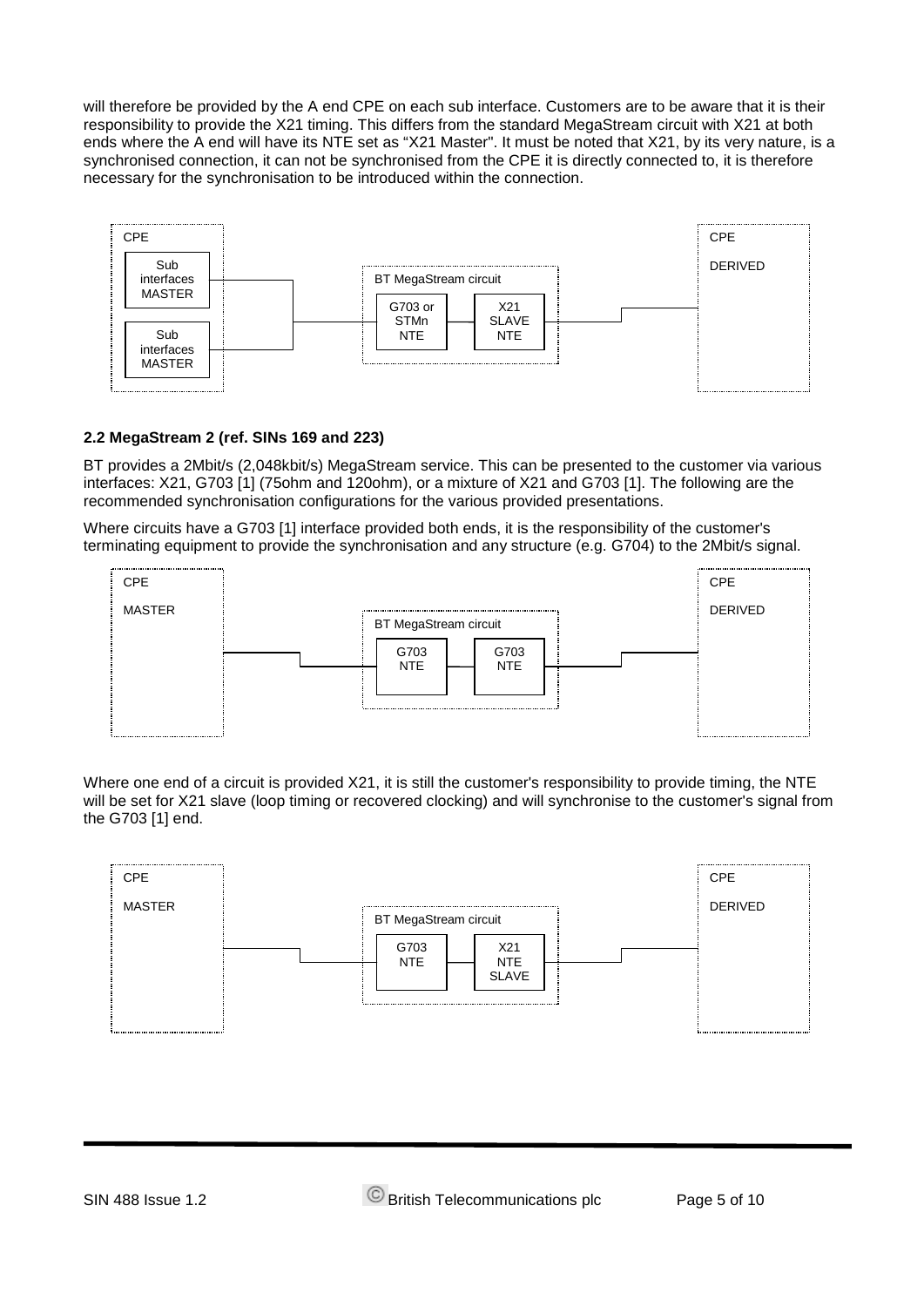Where both ends are X21, the BT network will provide the timing. Normally the A-end NTE will be set for X21 master (local timing) and the B-end NTE X21, slave (loop timing). The customer's equipment both ends should then be set to loop timing.



NB. Although individual X21 MegaStream with X21 at both ends has timing (synchronisation) provided, normally by the A-end NTE, networks with multiple X21 MegaStream circuits will NOT be in synchronisation with each other, only the individual connections will be synchronised. X21 MegaStream circuits are normally used as point to point connections only.

#### **2.3 MegaStream 8 (ref. SIN 223)**

As from 2002, MegaStream 8 is no longer available for new supply. Existing MegaStream 8 Customers can continue to rent current circuits, no new circuits can be provided. The presentation for MegaStream 8 is G703 [1] interface; therefore it is the responsibility of the customer's equipment to provide the timing / synchronisation, as for MegaStream 2 above.

#### **2.4 MegaStream 34 (ref. SINs 218 and 260)**

BT provides a 34Mbit/s (34,368kbit/s) MegaStream. The service will support either a frame structure in accordance with ITU-T Recommendation G.751 [2] or an unstructured signal and can be point to point or aggregate (MegaStream Aggregate). The presentation for MegaStream 34 is G703 [1] interface; therefore it is the responsibility of the customer's terminating equipment to provide the timing / synchronisation. A master slave configuration is recommended, as for MegaStream 2 above.

#### **2.5 MegaStream 45 (ref. SINs 247 and 292)**

BT provides a 45Mbit/s (44,736kbit/s) MegaStream. The service is an inland unstructured point to point leased high speed digital service. The service presentation for MegaStream 45 is G703 [1] interface; therefore it is the responsibility of the customer's terminating equipment to provide the timing / synchronisation. A master slave configuration is recommended, as for MegaStream 2 above.

#### **2.6 MegaStream 155\* (ref. SINs 326 and 289)**

BT provides a 155Mbit/s (155,520kbit/s) MegaStream. The service is an inland Synchronous Digital Hierarchy (SDH) point to point or aggregate (MegaStream Aggregate) leased high speed digital service. The service presentation for MegaStream 155 is via an FC type optical connector conforming to BS EN 186110:1994 [3]. As specified in ITU-T Recommendation G.957 [4]; therefore it is the responsibility of the customer's terminating equipment to provide the timing / synchronisation of the sub SDH channels (TUGs). A master slave configuration of CPE is recommended as for MegaStream 2 above.

It is important to remember that although the SDH takes timing from the BT network's master clock the individual circuit elements should be treated in the same way as PDH delivered services.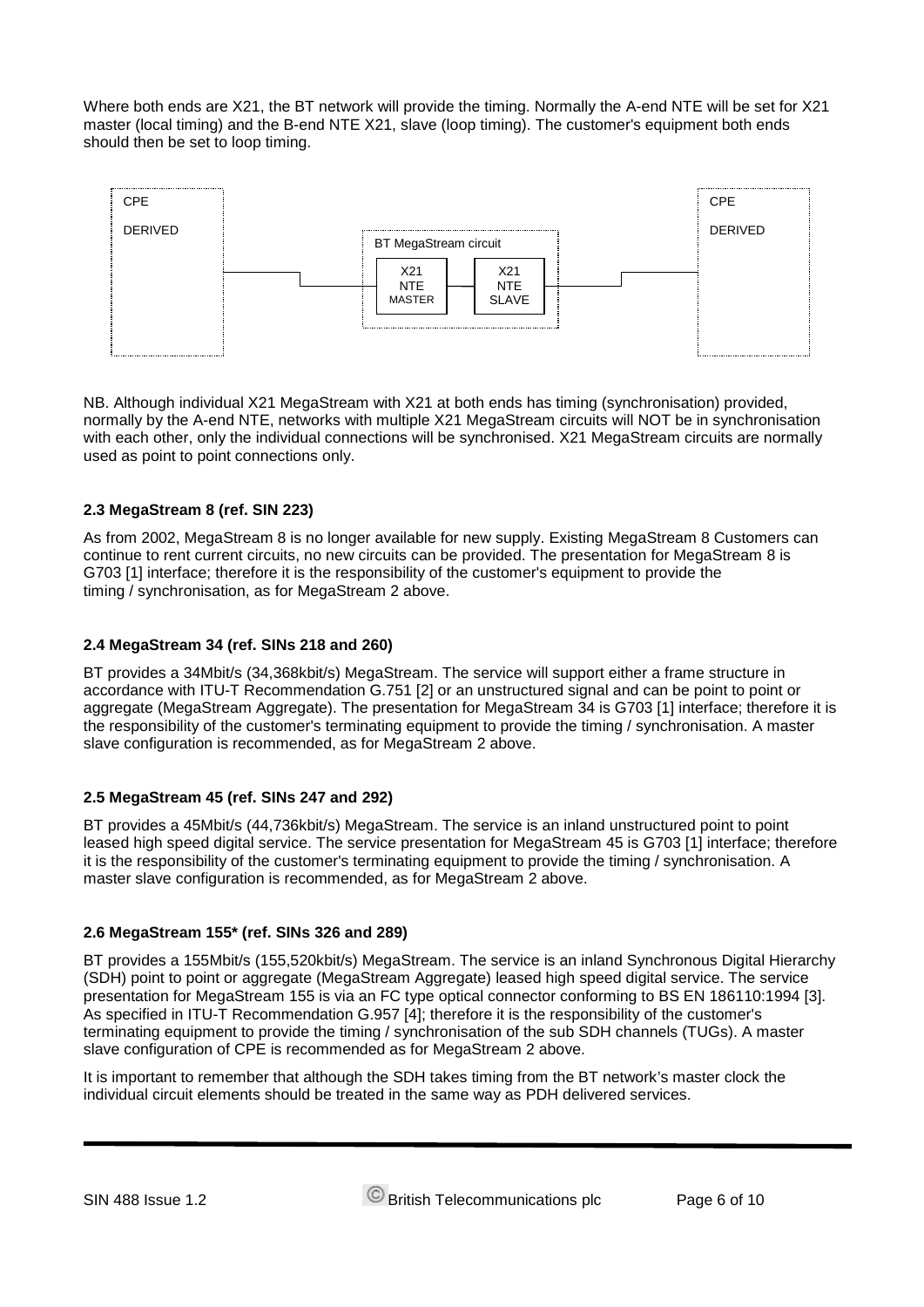#### **2.7 MegaStream 622\*\* (ref. SIN 337)**

BT provides a 622Mbit/s MegaStream. The service is an inland Synchronous Digital Hierarchy (SDH) point to point or aggregate (MegaStream Aggregate) leased high speed digital service. The service presentation for MegaStream 622 is via an optical Single Mode fibre connection conforming to ITU-T Recommendation G.957 [4]; therefore it is the responsibility of the customer's terminating equipment to provide the timing / synchronisation of the sub SDH channels (TUGs), the SDH takes timing from the BT network. A master slave configuration is recommended.

In situations for Partial Private Circuits (PPCs), whereby the remote ends are sub interfaces, (normally provided at the B end of the circuit) and the other end is a point of handover, e.g. a G703 or a STMn aggregate delivery. The "A" end will be the G703 or Aggregate Interface. Timing will therefore be provided by the A end CPE on each sub interface. Customers are to be aware that it is their responsibility to provide the synchronisation. This differs from the standard MegaStream circuit with X21 at both ends where the A end will have its NTE set as "X21 Master". It must be noted that X21, by its very nature, is a synchronised connection, it can not be synchronised from the CPE it is directly connected to, it is therefore necessary for the synchronisation to be introduced within the connection at the customer's aggregate end.



#### Note:

\* 155.520Mbit/s service delivered from an Add Drop Multiplexor can be presented as either G703 (electrical) or G957 (Optical).

\*\* MegaStream 622Mbit/s service was officially withdrawn from new sales on the 5<sup>th</sup> of Mav 2008.

#### **2.8 MegaStream Aggregate**

The MegaStream Aggregate service can be delivered via different bearer circuit technologies, i.e. SDH and PDH. The service presentation for each bearer is detailed above, however the customer should also ensure that each 2Mbit/s circuit within the aggregate bearer is synchronised correctly i.e. a master slave configuration is recommended for each 2Mbit/s circuit within the aggregate bearer. Therefore it is the responsibility of the customer's terminating equipment to provide the timing / synchronisation for the PDH bearer and the individual circuits aggregated within the bearer. With SDH delivered circuits the SDH bearer is synchronised to the BT network, with the individual sub circuits (TUGs) being synchronised by the customer's terminating equipment.

#### **2.9 MegaStream Partial Private Services**

CPs (Communication Providers) may use BT circuits to provide the transmission path at one or both ends of their service offering. It is the responsibility of the CP to ensure suitable synchronisation arrangements are set-up to maintain the overall stability of their service.

If BT circuits are utilised either side of a CP's own SDH transmission network, then it will be the responsibility of the CP to ensure that a suitable synchronisation source to G703 [1] and G823 [5] ITU specifications is applied by either themselves or their customer to stabilise the overall 2Mbit/s Layer 1 transport path.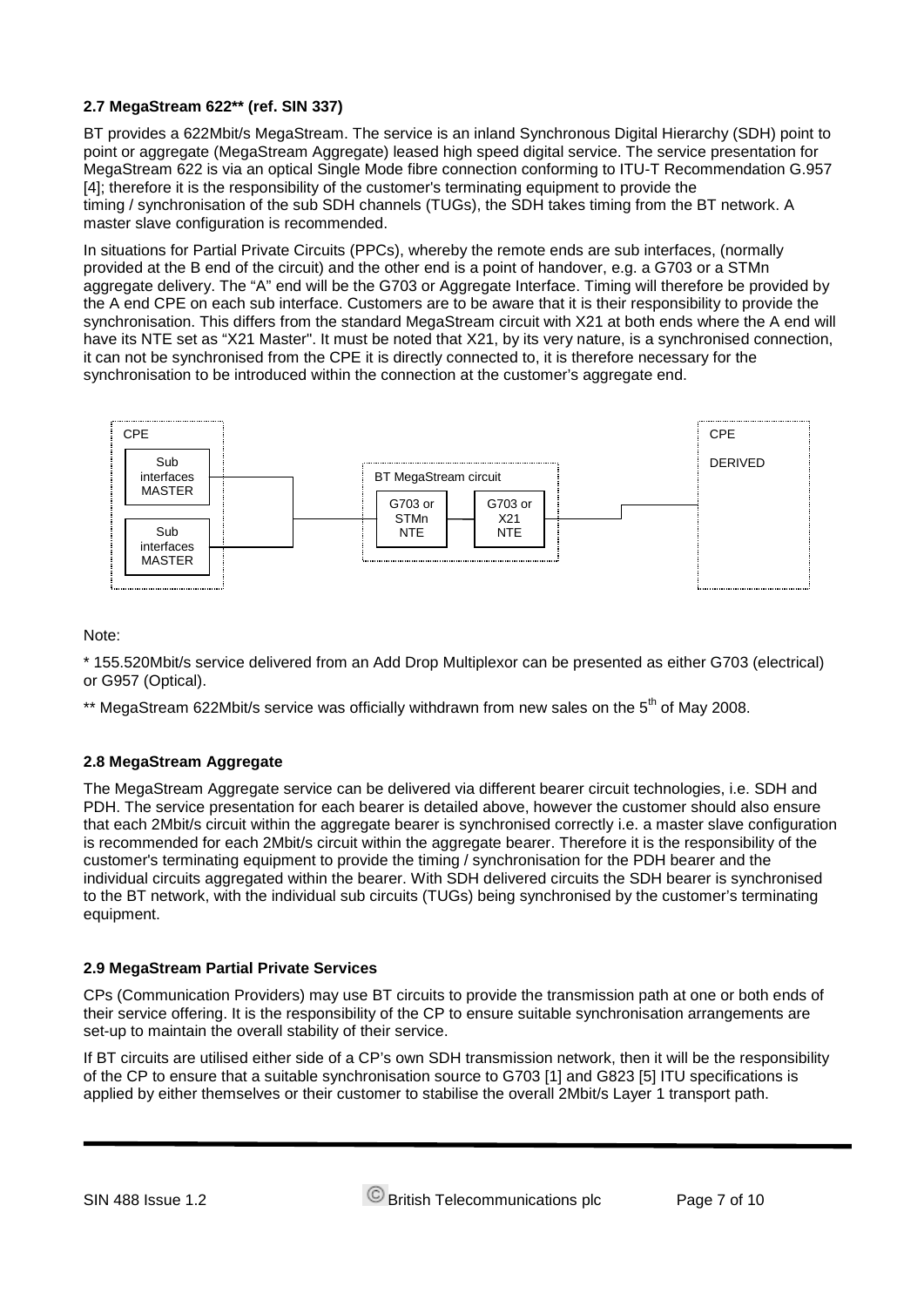#### **2.10 BT ISDN30e Service (ref. SIN 261)**

The BT ISDN30e Service can be delivered via different delivery mechanisms e.g. copper or fibre optical. In either case the service presentation is provided via an RJ45 interface. As the ISDN network will provide the timing, it is the recommendation that the customer's terminating equipment recovers the timing / synchronisation from the network. The customer's terminating equipment should be configured for recovered timing.

#### **2.11 BT ISDN DASS2 Service (ref. SIN 222)**

The BT DASS2 Service can be delivered via different delivery mechanisms e.g. copper or fibre optical. In either case the service presentation is provided via a BNC coax 75 Ohm interface. The ISDN network will provide the timing therefore it is the recommendation that the customer's terminating equipment to recover the timing / synchronisation from the network. The customer's terminating equipment should be configured for recovered timing.

#### **2.12 BT FeatureNet 1000 Service (ref. SINs 324, 357)**

The BT FeatureNet1000 Service can be delivered via different delivery mechanisms e.g. copper or fibre optical. The service presentation is provided via a 75ohm BNC interface for the service. The FeatureNet network will provide the timing, therefore it is the recommendation that the customer's terminating equipment to either recover the timing / synchronisation from the network or to use another network source which is in synchronisation with the FeatureNet network, such as BT's ISDN30 service. The customer's terminating equipment should be configured for recovered timing.

#### **2.13 BT Virtual Networks**

When connected to a virtual or real network, e.g. BT's IPClear, MPLS, ISDN, Kilostream, ATM, FrameStream, etc. it is imperative that synchronisation is taken from that network. Therefore all CPE would be set for derived timing and any interface converter would be configured as slave.



#### **2.14 Summary**

Synchronisation should always be considered in any network. For every connection there has to be a synchronisation source and it is the customer's responsibility to ensure that synchronisation is considered. BT's managed core networks, e.g. ISDN, KiloStream, CellStream, FrameStream, etc. will provide a synchronisation source, the same applies to other CP's, however, full consideration still has to be given to the overall network synchronisation by the customer. Key points are:

- MegaStream circuits require the CPE to provide a synchronisation source (exception is X21 both ends).
- SDH does not provide a sub interface synchronisation source, therefore the customer has to provide the correct master/slave timing for each sub interface.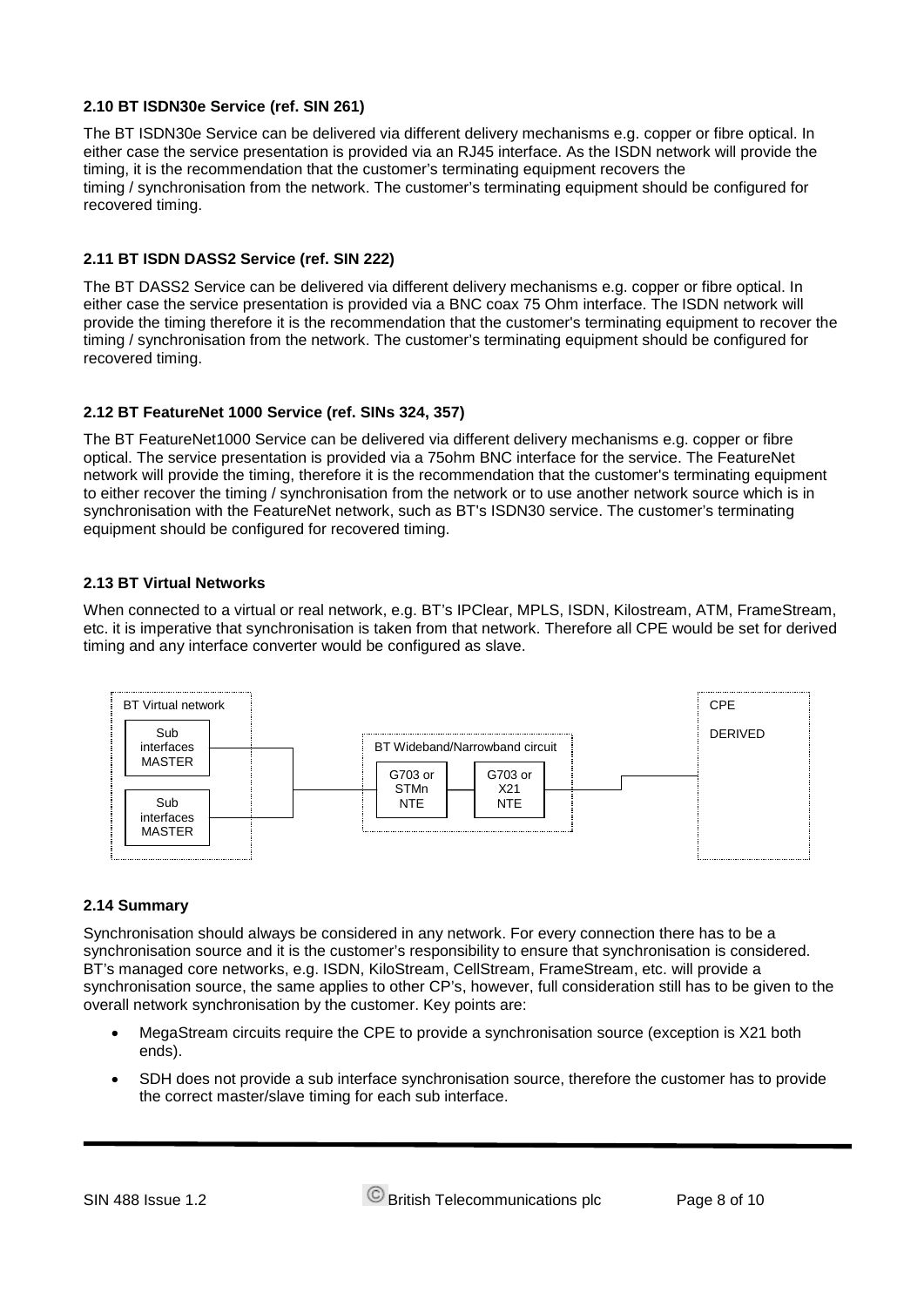## **3. Further Information Contact Point**

If you have enquiries relating to this document then please email us at: [sinet.helpdesk@bt.com](mailto:sinet.helpdesk@bt.com) There are consultants that can assist with CPE synchronisation, for example [consultec@bt.com](mailto:consultec@bt.com)

# **4. Abbreviations**

| <b>SIN</b>   | <b>Suppliers Information Note</b>                                                   |
|--------------|-------------------------------------------------------------------------------------|
| <b>BS</b>    | <b>British Standard</b>                                                             |
| <b>ITU-T</b> | International Telecommunications Union - Telecommunications standardisation section |
| <b>NTE</b>   | <b>Network Terminating Equipment</b>                                                |
| <b>ONP</b>   | Open Network Provision                                                              |
| <b>CPE</b>   | <b>Customer Premises Equipment</b>                                                  |
| <b>SDH</b>   | Synchronous Digital Hierarchy                                                       |
| <b>PBX</b>   | Private Branch Exchange - Customers Telephony Equipment                             |

#### **5. References**

| No.    | Title.                                                                                                                                                                                                 |
|--------|--------------------------------------------------------------------------------------------------------------------------------------------------------------------------------------------------------|
| $[1]$  | ITU-T Recommendation G703 - Physical/Electrical Characteristics of Hierarchical Digital<br>Interfaces                                                                                                  |
| $[2]$  | ITU-T Recommendation G751 - Digital multiplex equipment operating at the third order bit<br>rate of 34,368 kbit/s and the fourth order bit rate of 139,264 kbit/s and using positive<br>justification. |
| $[3]$  | BS EN 186110 - Sectional Specification. Connector sets for optical fibre cables Type FC                                                                                                                |
| $[4]$  | ITU-T Recommendation G.957 - Optical Interfaces for equipment and systems relating to the<br>synchronous digital hierarchy.                                                                            |
| [5]    | ITU-T Recommendation G.823 - The control of jitter and wander within digital networks<br>which are based on the 2048 kbit/s hierarchy.                                                                 |
| [6]    | SIN 169: Suppliers Information Note - International MegaStream (2Mbit/s) - Service<br>Description                                                                                                      |
| $[7]$  | SIN 223: Suppliers Information Note – BT MegaStream 1, BT MegaStream 2 and BT<br>MegaStream 8 Service Description                                                                                      |
| [8]    | SIN 218: Suppliers Information Note - BT MegaStream 34 and BT MegaStream Aggregate<br><b>Service Description</b>                                                                                       |
| $[9]$  | SIN 247: Suppliers Information Note - BT International MegaStream 45 - Service<br>Description                                                                                                          |
| $[10]$ | SIN 292: Suppliers Information Note - BT National MegaStream 45 Service Description                                                                                                                    |
| $[11]$ | SIN 246: Suppliers Information Note - BT MegaStream 140 Service Description                                                                                                                            |